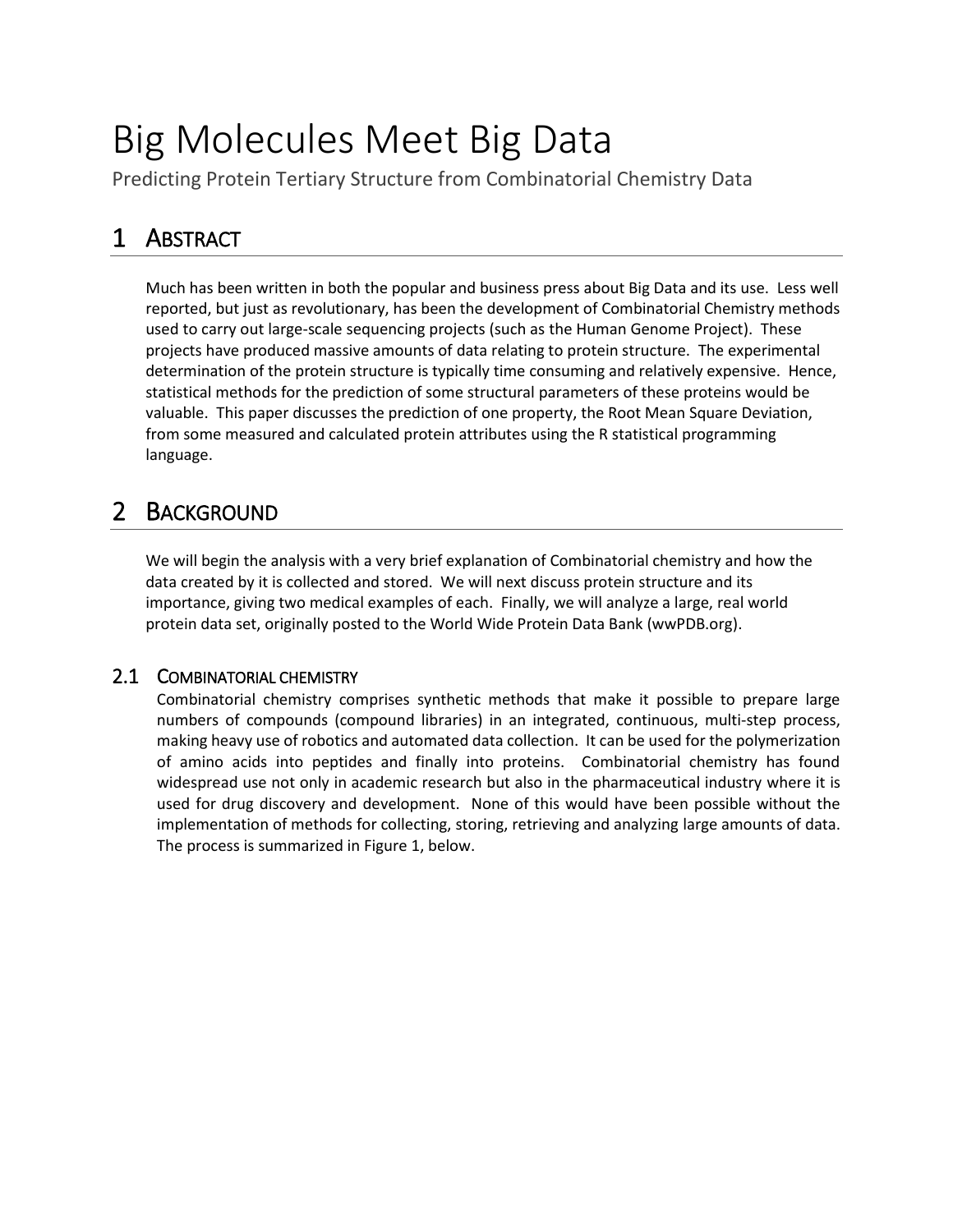

Figure 1 Automated Protein Synthesis and Data Collection

### 2.2 PROTEIN STRUCTURE

Proteins are composed of a specific sequence of amino acids, linked head-to-tail in long, linear molecules. Due to intra-molecular and inter-molecular interactions, these molecules form complex, three-dimensional conformations described by their primary, secondary, tertiary and quaternary structures. These structures are defined as follows:

- Primary the linear sequence of its constituent amino acids
- Secondary the local three-dimensional arrangement of the backbone atoms, without regard to the conformation of the side chains
- Tertiary the three dimensional structure, or conformation, of the entire molecule
- Quaternary the three dimensional arrangement of two or more associated molecules

This is depicted in figure 2, below, where the molecule forms a spiral secondary structure which then folds into tertiary structure, which then joins with three other molecules into a final, globular protein.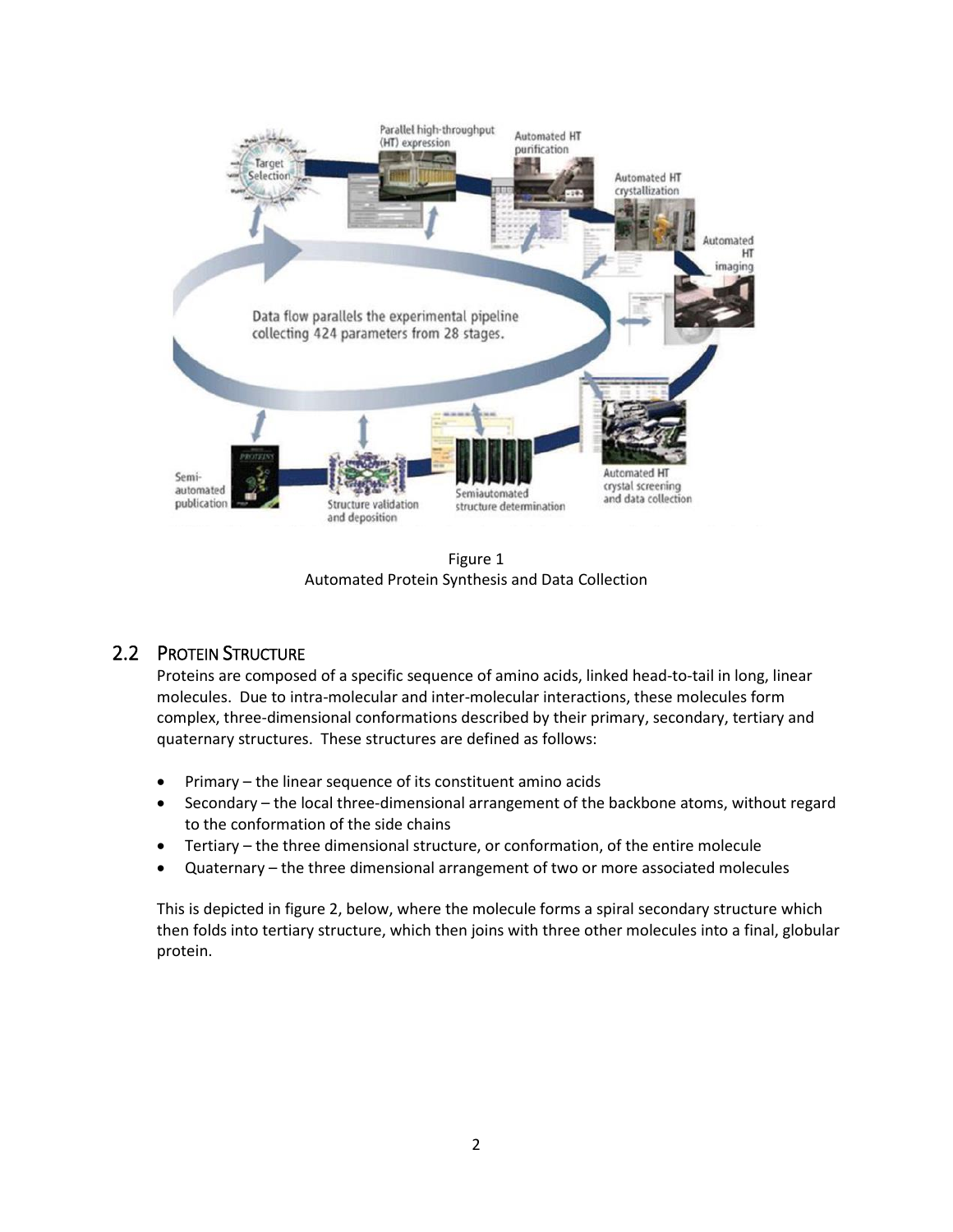

Figure 10: Secondary to Tertiary to Quaternary Structure

#### 2.3 MECHANISMS AND FORCES

There are a number of chemical mechanisms which can contribute to a protein's stability and conformation, including hydrogen bonding, ion pairing and hydrophobicity. However, when considering tertiary structure, the first two are relatively unimportant. They have been for the most part "used up" in the forming the Secondary structure. That leaves hydrophobicity as the primary determinant of Tertiary structure. The greater a side chain's hydrophobicity, the more likely it is to occupy the interior of a protein. However, not all of these hydrophobic side chains can make their way into the interior and some will be left exposed. This situation is described by measured and calculated parameters such as Total Surface Area and Non polar Exposed Area (sic). We will use these parameters as factors in our study.

#### 2.4 REAL WORLD RELEVANCE

All this is of more than just theoretical importance. For example, Alzheimer's disease is characterized by the precipitation of single protein molecules. These protein molecules are misfolded versions of molecules that are normally present in the same tissues.

Probably the best-known example however occurs due to the substitution of a hydrophobic amino acid (Valine) for an acidic, hydrophilic amino acid (Glutamic Acid) in the β-chain of hemoglobin. This change of a single amino acid alters the structure of the hemoglobin molecule in such a way that precipitation occurs within the red blood cell, leading to a condition known as Sickle Cell Anemia. The structure of the Hemoglobin molecule is given below as Figure 3 and the two amino acids are given in Figure 4.



Figure 3: Quaternary Structure of Hemoglobin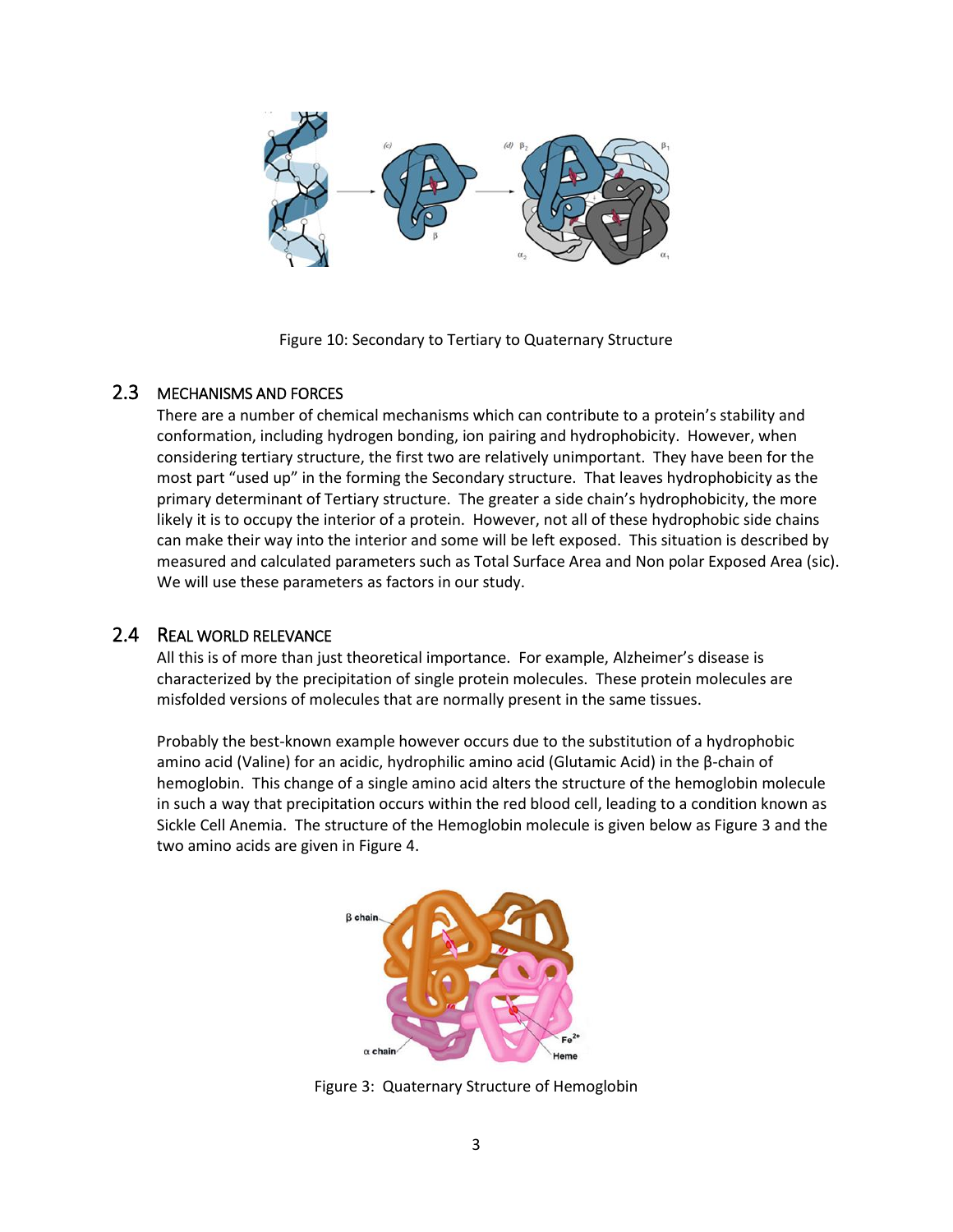

Figure 4: Substitution of Valine for Glutamic Acid results in Sickle Cell Anemia

### 2.5 ROOT-MEAN-SQUARE-DEVIATION OF ATOMIC POSITIONS

The above obviously results in some very complex issues for analysis and characterization of proteins. One summary statistic which has come into use is the Root-Mean-Square-Deviation or the RMSD of the protein. It is defined mathematically as

$$
\text{RMSD} = \sqrt{\frac{1}{N}\sum_{i=1}^N \delta_i^2}
$$

Figure 5: Root-Mean-Square-Deviation

where delta is distance between corresponding alpha Carbon atoms on superimposed molecules and is given as units of length, usually Angstrom units or 1 x 10exp -10 meters. The RMSD is apparently quite useful as it appears in 5.8% of all PDB entries. The concept is illustrated in Figure 13, below, with the side chains omitted.



Figure 5: Example of Root-Mean-Square Deviation

We are now finally read to do the actual analysis.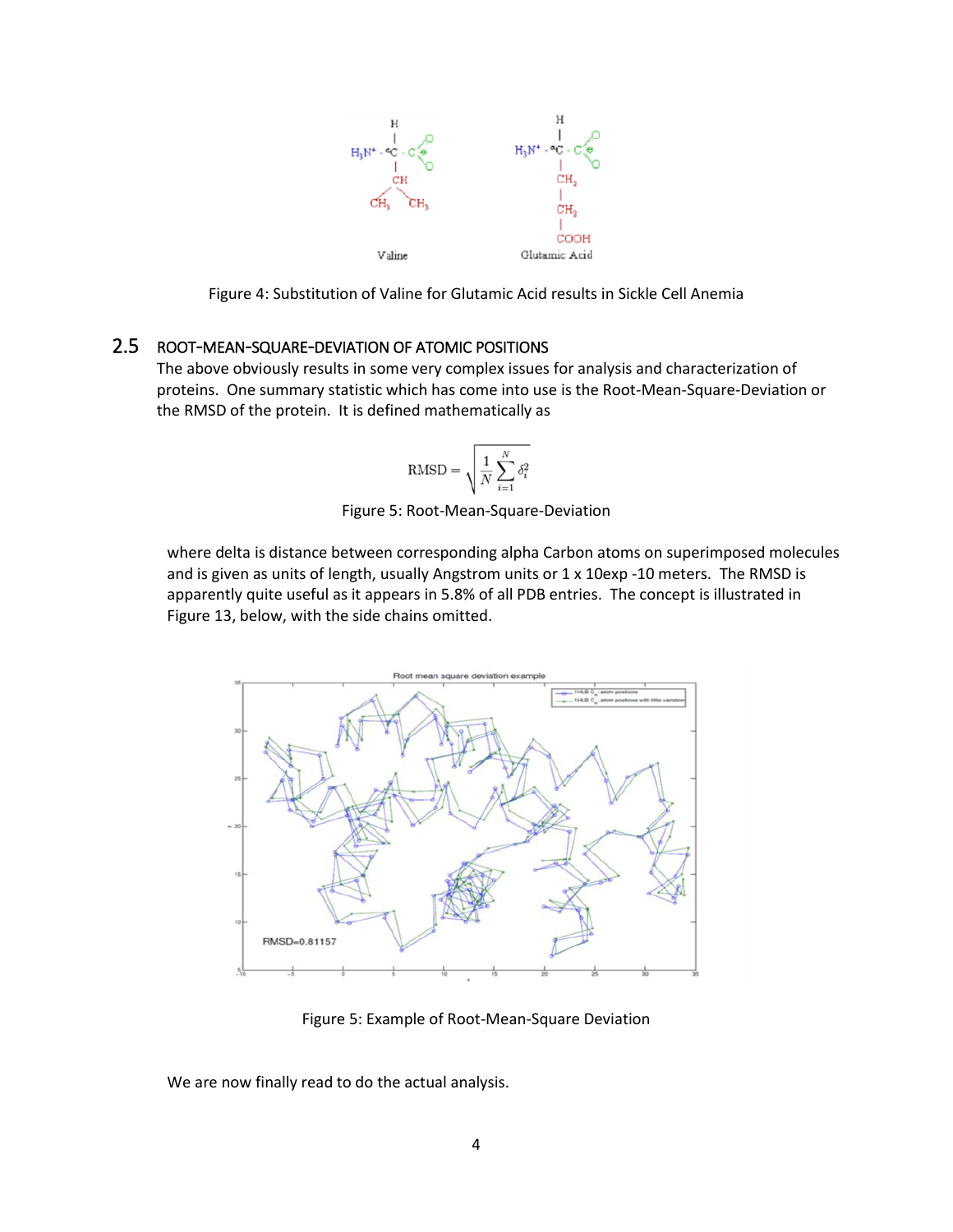# 3 DATA SET

The data set used in this study is the "Physicochemical Properties of Protein Tertiary Structure Data Set" from the Machine Learning Repository, University of California Irvine: [http://archive.ics.uci.edu/ml/datasets/Physicochemical+Properties+of+Protein+Tertiary+St](http://archive.ics.uci.edu/ml/datasets/Physicochemical+Properties+of+Protein+Tertiary+Structure) ructure. It was originally published in CASP 5-9 (Critical Assessment of protein Structure Prediction) and then posted to wwPDB.org.

This data set was compiled from direct measurements and from calculated values taken under controlled, laboratory conditions. Hence, little cleaning was required. This data set has however two issues which will make the extraction of useful information a bit difficult from an analyst's point of view.

The first issue is that there was no documentation supplied with the data set. Therefore, variables such as "fractional area of exposed non polar residue" had to be researched. The second issue was that several of the variables contained some reference to "exposed area" and hence were suspected to be correlated to at least some degree. (This was later found to be true, see below.)

A table of the independent variables (factors) and their description is given below as Figure 6.

| F1 - Total surface area                                      |
|--------------------------------------------------------------|
| F2 - Non polar exposed area                                  |
| F3 - Fractional area of exposed non polar residue            |
| F4 - Fractional area of exposed non polar part of residue    |
| F5 - Molecular mass weighted exposed area                    |
| F6 - Average deviation from standard exposed area of residue |
| F7 - Euclidian distance                                      |
| F8 - Secondary structure penalty                             |
| F9 - Spacial Distribution constraints (N, K Value)           |

Figure 6: Table of Factors

Other than the concerns mentioned above, none of the independent variables was considered to be more significant than the others, nor were there any apparent limitations to answering the fundamental question posed, i.e., predicting the RMSD from the chemical structures and properties.

## 4 ANALYSIS

The following description of the analysis is given without the complete R code, which can be found on GitHub ( $R \text{ code } - \text{ GitHub}$ ) and as an addendum to this report.

### 4.1 READ IN AND EXAMINE DATA SET; CHECK FOR MISSING VALUES

The data was read into Rstudio using read.csv(), then checked for missing values using na.omit() and length().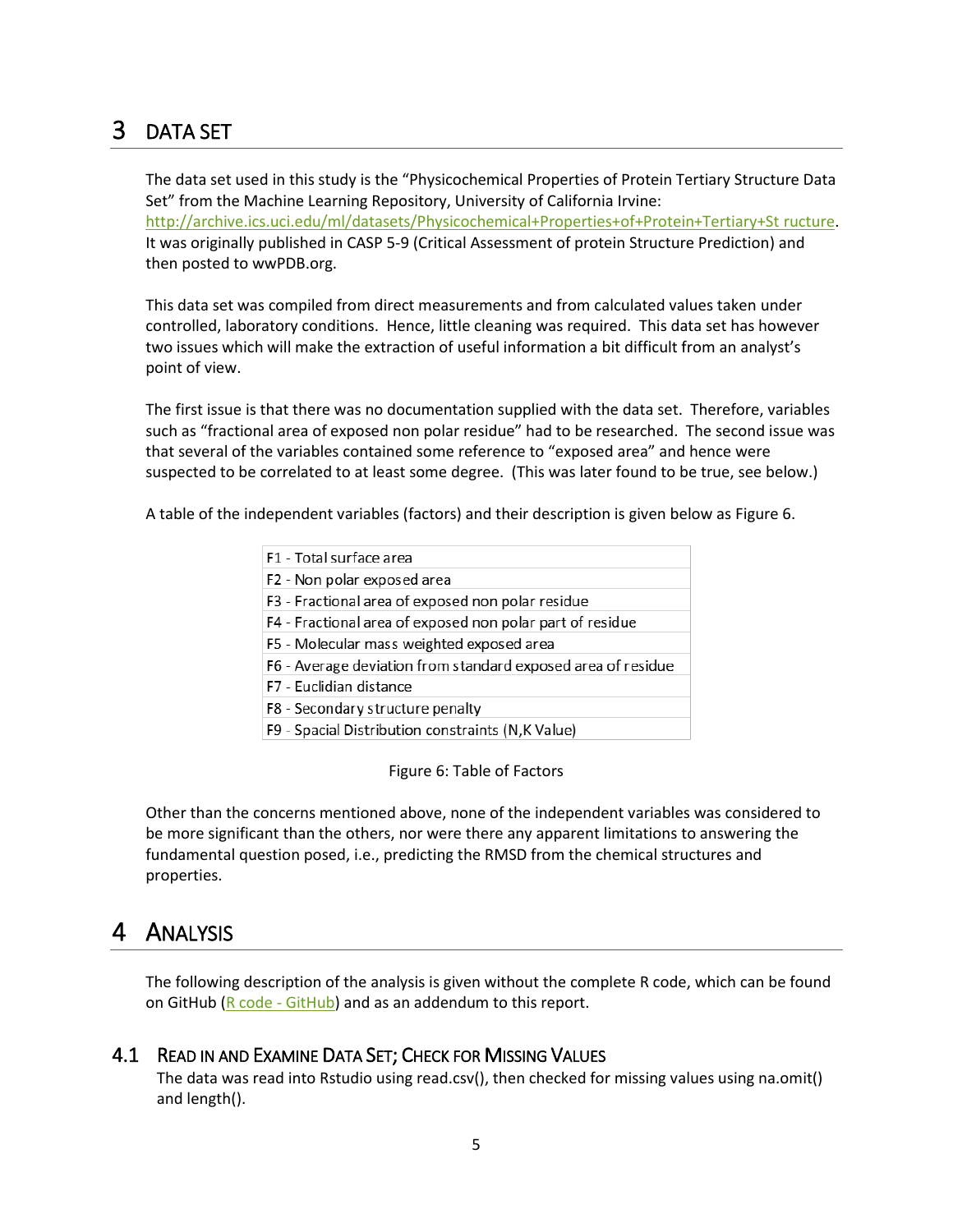### 4.2 RENAME COLUMN HEADINGS AND CREATE TABLE TO LINK TO DEFINITIONS

The independent variables were changed to conform with R naming conventions, i.e., begin variable names with a lower case letter using names().

The result is displayed below as Figure 7, below.

|                | Variable Description                                    |
|----------------|---------------------------------------------------------|
| <b>RMSD</b>    | Root Mean Square Deviation - dependent variable         |
| f1             | Total surface area                                      |
| f2             | Non polar exposed area                                  |
| f <sub>3</sub> | Fractional area of exposed non polar residue            |
| f <sub>4</sub> | Fractional area of exposed non polar part of residue    |
| f5             | Molecular mass weighted exposed area                    |
| f6             | Average deviation from standard exposed area of residue |
| f7             | Euclidian distance                                      |
| f8             | Secondary structure penalty                             |
| f9             | Spacial Distribution constraints (N,K Value)            |

Figure 7: Variable Names

#### 4.3 EXPLORATORY DATA ANALYSIS

Preliminary investigations showed that the data set was clean and tidy and had no missing values.

#### 4.3.1 Plot all two-dimensional combinations of all variables and display in a grid

From past experience we knew that generating lattice plots from the entire data set would yield graphs which would be too dense (even using the alpha function) to be useful. So we selected a random sample of 100 using the sample() function. We next used the plot() function to yield a lattice plot giving us the visual representation of our two factor relationships in Figure 8, below.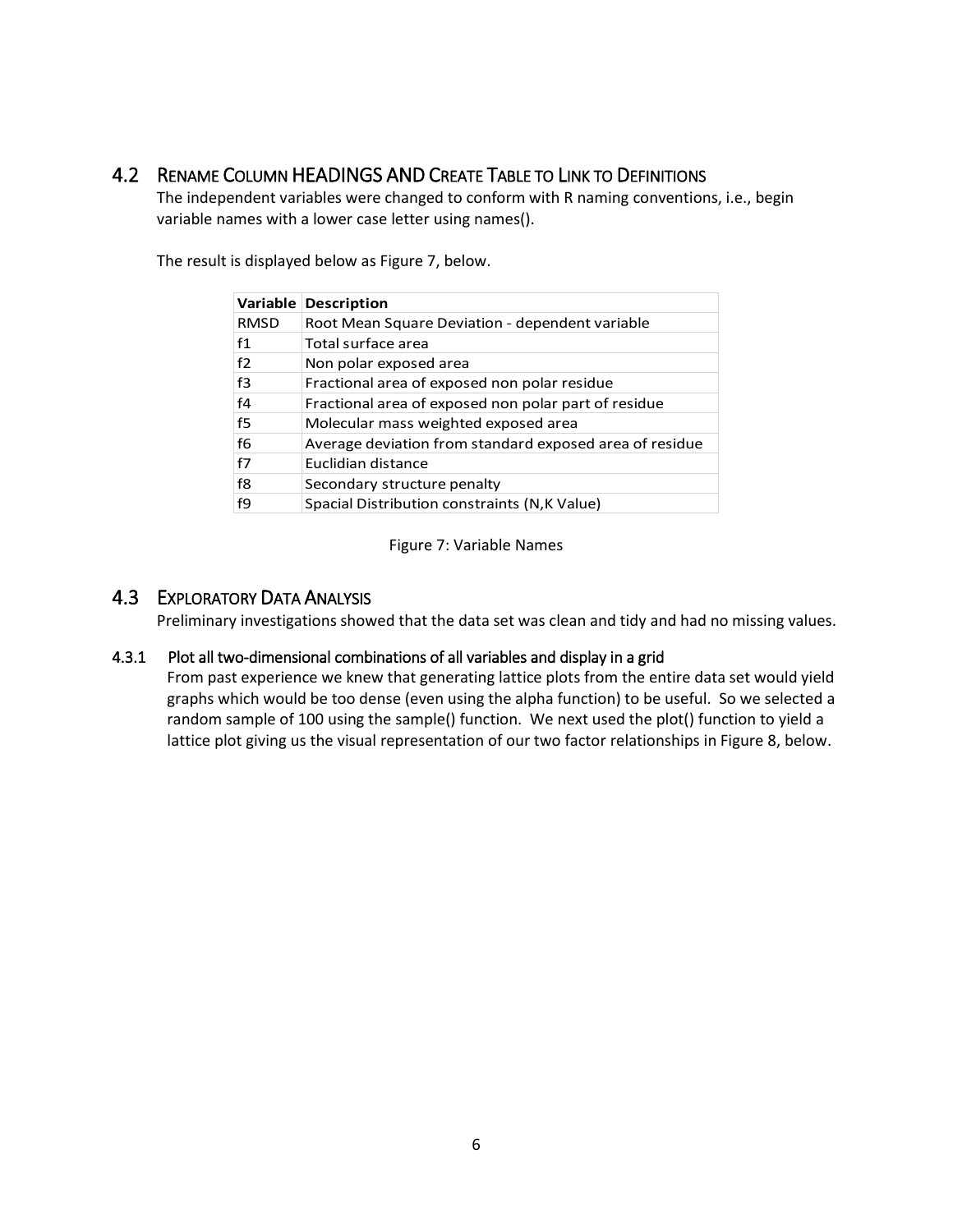|        |            | 5000<br>20000 |              | 0.15<br>0.35 |           | 3000000<br>500000 |           | 2000 5000 |                    | 30<br>20<br>40 |                 |
|--------|------------|---------------|--------------|--------------|-----------|-------------------|-----------|-----------|--------------------|----------------|-----------------|
|        | <b>RMS</b> |               |              |              |           | Ω                 |           |           | ۰                  |                | g               |
| 5000   |            |               |              |              | θ.        | ூ                 | ۰         |           | $0^{\circ}$        | qщ.            |                 |
|        |            |               |              |              |           |                   |           |           | $\circ$<br>$\circ$ |                | <sup>1000</sup> |
| 0.15   |            |               |              | f3           | 180       |                   | o         |           |                    |                |                 |
|        |            |               |              |              | f4        | .‱                | a.        |           |                    | မွန္           | ្ទ្រ<br>-       |
| 500000 |            |               |              |              |           | f5                | o         |           | $\circ$            | Om o           |                 |
|        | ۰          |               |              |              |           |                   | f6        |           |                    |                | Į,              |
| 2000   |            |               |              |              |           |                   |           |           |                    |                |                 |
|        |            |               |              |              |           |                   |           |           | f8                 |                | ▭               |
| g      |            |               |              |              |           |                   |           |           | ۰                  | f9             |                 |
|        | 20<br>10   |               | 5000<br>1000 |              | 50<br>200 |                   | 200<br>50 |           | 250<br>0<br>100    |                |                 |

Figure 8: Lattice Plot of Two Factor Relationships

We noted the high degree of correlation of all "surface" variables and that the Euclidian distance (f7) correlations always appeared in a tight band. An examination of correlation coefficients using cor() did indeed find a high degree of correlation between several variable pairs, with absolute values well above 0.8. A copy of the correlation matrix is given as Figure 8, below.

|             | <b>RMSD</b> | f1 | f2 | f3 | f4 | f5.                                                            | f6 | f7 | f8 | f9                                                          |
|-------------|-------------|----|----|----|----|----------------------------------------------------------------|----|----|----|-------------------------------------------------------------|
| <b>RMSD</b> |             |    |    |    |    | $1.00 - 0.02$ 0.16 0.37 0.17 0.01 0.04 0.00 0.00 0.06          |    |    |    |                                                             |
| f1          | $-0.02$     |    |    |    |    | 1.00 0.91 0.13 0.93 1.00 0.97 0.55 0.65 0.90                   |    |    |    |                                                             |
| f2          | 0.16        |    |    |    |    | 0.91 1.00 0.50 0.79 0.90 0.91 0.52 0.58 0.79                   |    |    |    |                                                             |
| f3          | 0.37        |    |    |    |    | $0.13$ 0.50 1.00 0.03 0.12 0.20 0.08 0.10 0.07                 |    |    |    |                                                             |
| f4          | $-0.17$     |    |    |    |    | $0.93$ 0.79 0.03 1.00 0.93 0.94 0.49 0.68 0.89                 |    |    |    |                                                             |
| f5          | $-0.01$     |    |    |    |    | 1.00 0.90 0.12 0.93 1.00 0.96 0.55 0.64 0.90                   |    |    |    |                                                             |
| f6          | $-0.04$     |    |    |    |    | $0.97$ $0.91$ $0.20$ $0.94$ $0.96$ $1.00$ $0.54$ $0.66$ $0.88$ |    |    |    |                                                             |
| f7          | 0.00        |    |    |    |    | $0.55$ 0.52 0.08 0.49 0.55 0.54 1.00 0.35 0.52                 |    |    |    |                                                             |
| f8          | 0.00        |    |    |    |    | 0.65 0.58 0.10 0.68 0.64 0.66 0.35 1.00 0.64                   |    |    |    |                                                             |
| f9          |             |    |    |    |    |                                                                |    |    |    | $0.06$ -0.90 -0.79 -0.07 -0.89 -0.90 -0.88 -0.52 -0.64 1.00 |

Figure 9 Correlation Matrix

We also noted that RMSD gives a bifurcated plot with two distinct areas (which may be due to interactions between factors) and is not easily described by the usual functions, e.g., linear polynomial, log, etc.

When plotted as a function of, for example, total surface area (f1), using qplot() from the ggplot2 package, the result was Figure 10, below.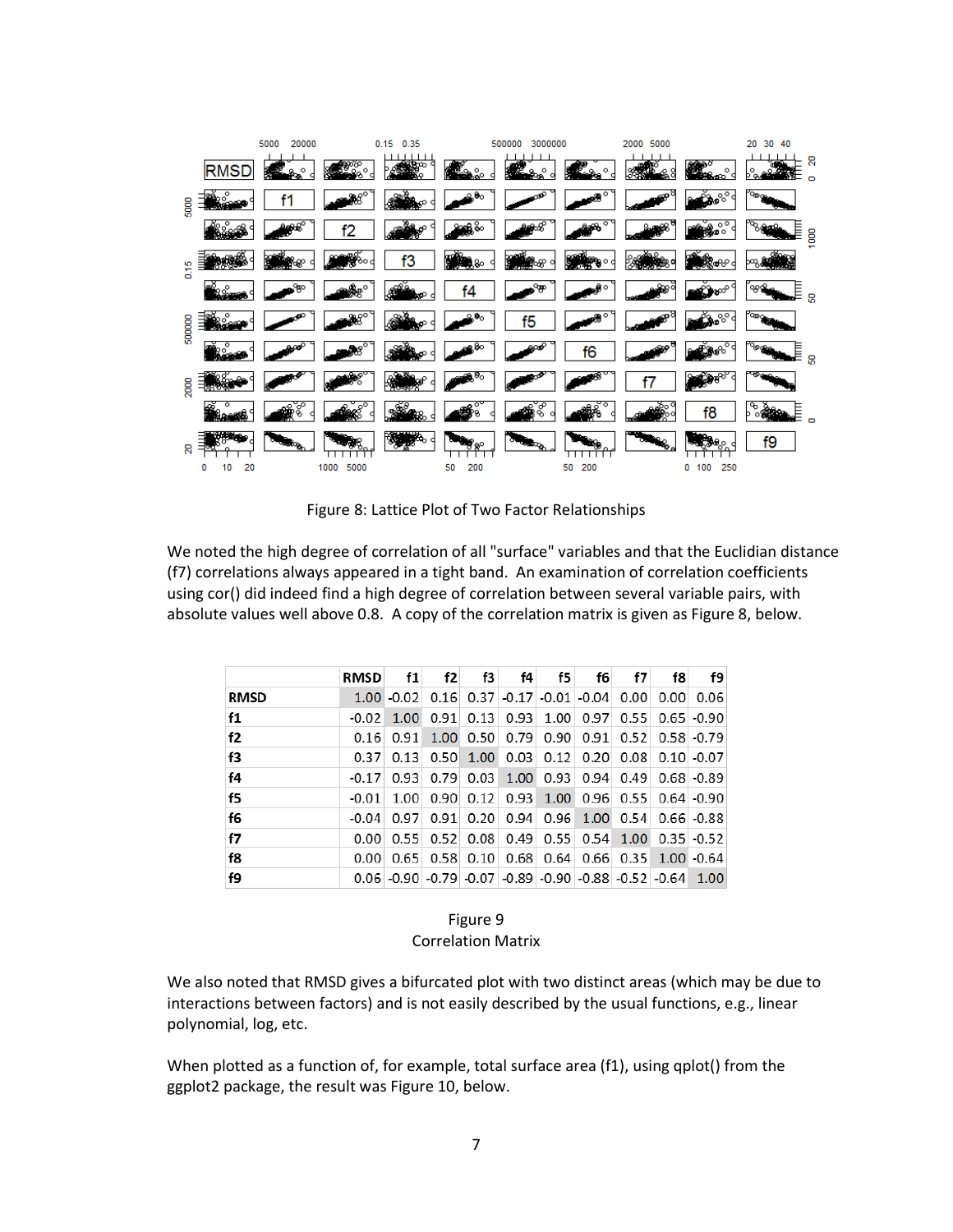

Figure 10: RMSD as a function of Total Surface Area (f1) of a 1000 record random sample

Apparently, there are a set of conditions which give a group of RMSDs with a mean of about 2 and a slope of about 0, and another set which gives a roughly logarithmic relationship with a mean of about 10 and a slope of about 1. This situation may be more suited to a Classification Tree or K Nearest Neighbors analysis.

#### **4.3.2 Develop and Examine Descriptive Statistics**

Next we examined the same data by using the describe() function from the psych package, followed by the select() function from the dplyr package. The result is given as Figure 12, below.

| Variable    | mean       | sd        | skew    | kurtosis | median                     | range     |
|-------------|------------|-----------|---------|----------|----------------------------|-----------|
| <b>RMSD</b> | 7.75       | 6.12      | 0.57    | $-1.14$  | 5.03                       | 21.00     |
| f1          | 9871.60    | 4058.14   | 1.09    | 1.31     | 8898.81                    | 37642.85  |
| f2          | 3017.37    | 1464.32   | 1.19    | 2.00     | 2668.15                    | 14908.50  |
| f3          | 0.30       | 0.06      | 0.24    | 0.09     | 0.30                       | 0.49      |
| f4          | 103.49     | 55.42     | 1.23    | 1.33     | 87.74                      | 359.01    |
| f5          | 1368299.02 | 564036.69 | 1.06    |          | 1.18 1237219.06 5152521.19 |           |
| f6          | 145.64     | 70.00     | 1.12    | 1.08     | 126.18                     | 566.44    |
| f7          | 3989.76    | 1993.57   | 20.76   | 804.58   | 3840.17                    | 105948.17 |
| f8          | 69.98      | 56.49     | 1.68    | 3.31     | 54.00                      | 350.00    |
| f9          | 34.52      | 5.98      | $-0.47$ | $-0.25$  | 35.30                      | 40.07     |

Figure 11: Some Descriptive Statistics of the protein Data Set

Note the very high kurtosis of over 800 for Euclidean distance (f7), two orders of magnitude over any reasonable value. We examine the situation below.

#### **4.3.3 Investigate High Kurtosis for f7, Euclidian Distance**

First we checked distribution of the entire data set using histogram(), which gives the graph displayed as Figure 10, below.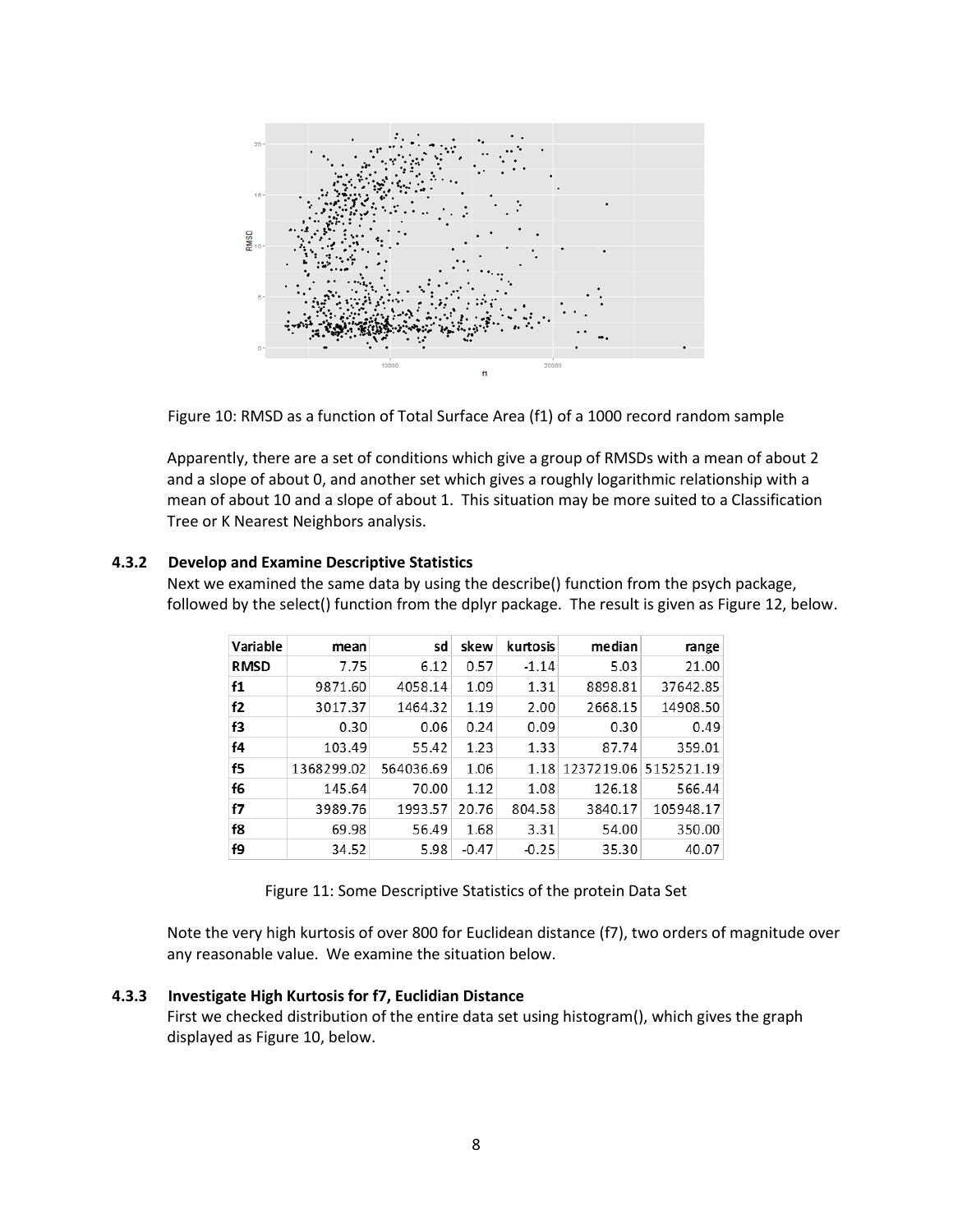

Figure 12: Distribution of Euclidian Distance (f7)

We see a very small percentage of outliers between about 10, 000 and 20,000 and apparently extending beyond 100,000 as well.

We next took a random sample using the sample() function which yielded the Graph in Figure 13, below.



Figure 13: Distribution of f7 Euclidian Distance Factor – sample size of 1000

This confirms our suspicions, but since the percentage is small, we will ignore them for this stage of our investigation.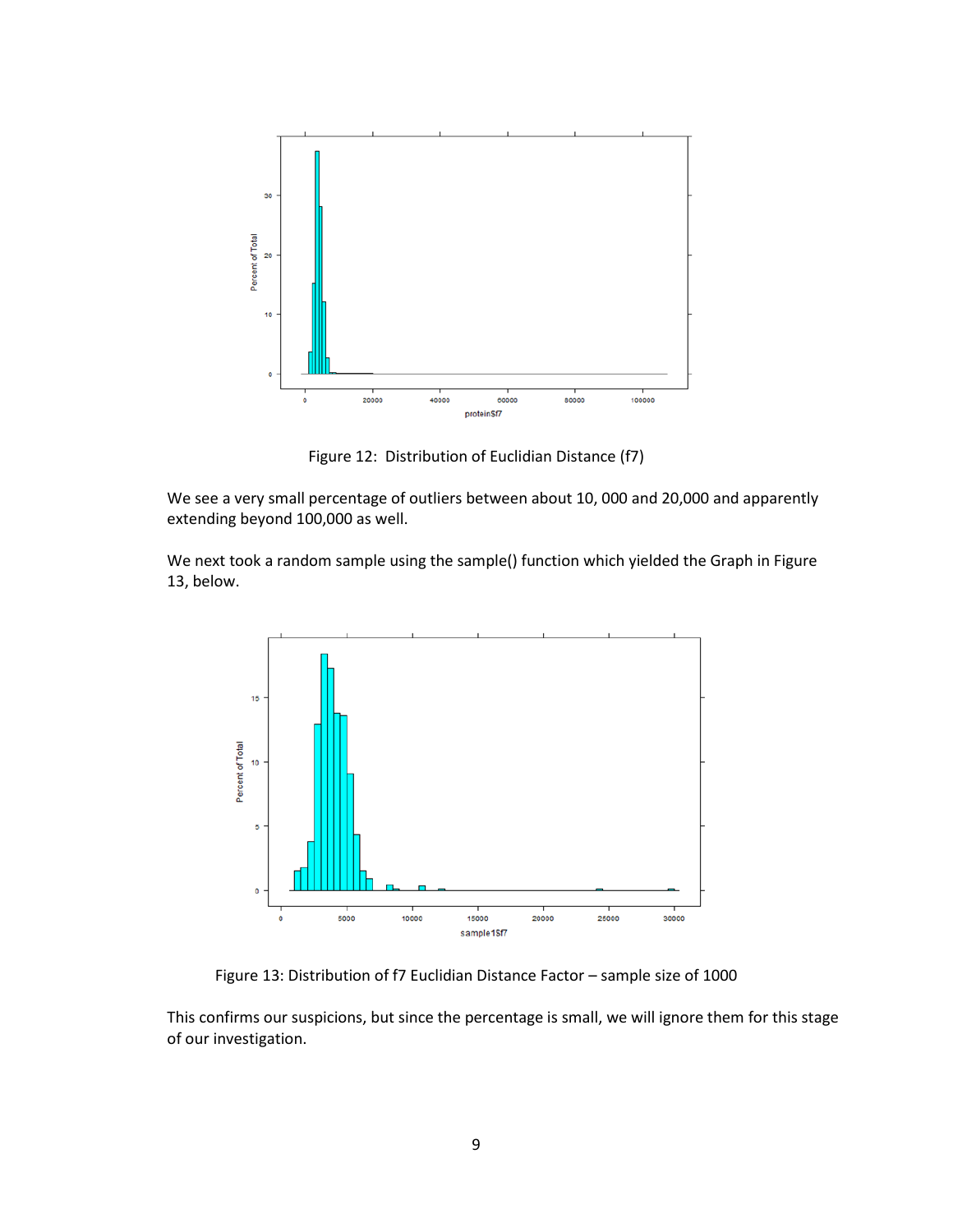#### 4.3.4 Investigate RMSD = 0

As noted previously there are points where RMSD is 0. According to the wwPDB, this is an allowed value. However, we checked some of those points to verify that there are no 0 values in another independent variable which could lead to an erroneous 0 value in the RMSD. We did this by sampling and using the subset() function. An abbreviated table of the results are given below as Figure 15, below. While not an exhaustive test this, when coupled with the knowledge that 0 is an allowed value, gives us confidence that these values are indeed real.

|       | Row RMSD | f1                       | f2 | f3 | f4 | f5                                                                        | f6 | f7 | f8         | f9 |
|-------|----------|--------------------------|----|----|----|---------------------------------------------------------------------------|----|----|------------|----|
| 25418 | 0.00     | 6009.31                  |    |    |    | 1376.35 0.23 46.73 820019.70 77.10 3164.74 25.00 46.55                    |    |    |            |    |
| 42697 |          |                          |    |    |    | 0.00 12059.70 2312.27 0.19 158.69 1692984.90 170.14 4679.78 141.00 29.44  |    |    |            |    |
| 21794 |          |                          |    |    |    | 0.00 8825.95 2563.49 0.29 85.48 1213045.50 145.09 3343.21                 |    |    | 9.00 36.59 |    |
| 39195 |          |                          |    |    |    | 0.00 28038.20 10897.00 0.39 313.07 3734152.50 430.70 8165.10 221.00 19.68 |    |    |            |    |
| 41418 |          | $0.00 \mid 6107.61 \mid$ |    |    |    | 2095.28 0.34 57.55 854829.60 90.59 3550.41 27.00 37.12                    |    |    |            |    |
| 9327  | 0.00     | 9812.62                  |    |    |    | 2009.95 0.20 101.20 1424683.70 132.95 3770.70 61.00 46.55                 |    |    |            |    |
| 1461  |          |                          |    |    |    | 0.00 21427.30 8183.98 0.38 202.44 2828193.50 360.80 6136.42 220.00 22.19  |    |    |            |    |

Figure 14: Investigation of RMSD = 0

### 5 REGRESSION ANALYSIS

We started with the factor which has the highest correlation with dependent variable RMSD see section 4.3) and added factors in order of decreasing correlation coefficients until the Adjusted Rsquared levels off. Next we tried some non-linear functions, followed by a two-factor interaction term of the most significant factors. All models but one gave coefficients of Pr(>|t|) <2e-16 and so were highly significant. The results are summarized in the Figure 15, below.

| Model | <b>Type</b>       |                     | Factors Adj R-square |
|-------|-------------------|---------------------|----------------------|
| rmsd1 | linear            | f3                  | 0.14                 |
| rmsd2 | linear            | $f3 + f4$           | 0.17                 |
| rmsd3 | linear            | $f3 + f4 + f2$      | 0.26                 |
| rmsd4 | linear            | $f3 + f4 + f2 + f9$ | 0.26                 |
| rmsd5 | linear            | $f4 + f2$           | 0.26                 |
| rmsd6 | square            | $f2^2$              | 0.14                 |
| rmsd7 | log               | log(f3)             | 0.12                 |
|       | rmsd8 interaction | $f4 + f2 + f4*f2$   | 0.26                 |

Figure 15: Summary of Regression Analysis.

The model chosen as the best model is rmsd5 since it gives an R-square of 0.26 and has the fewest factors.

rmsd5: 
$$
y = 6.90 - 8.76 f4 + 3.28 f2
$$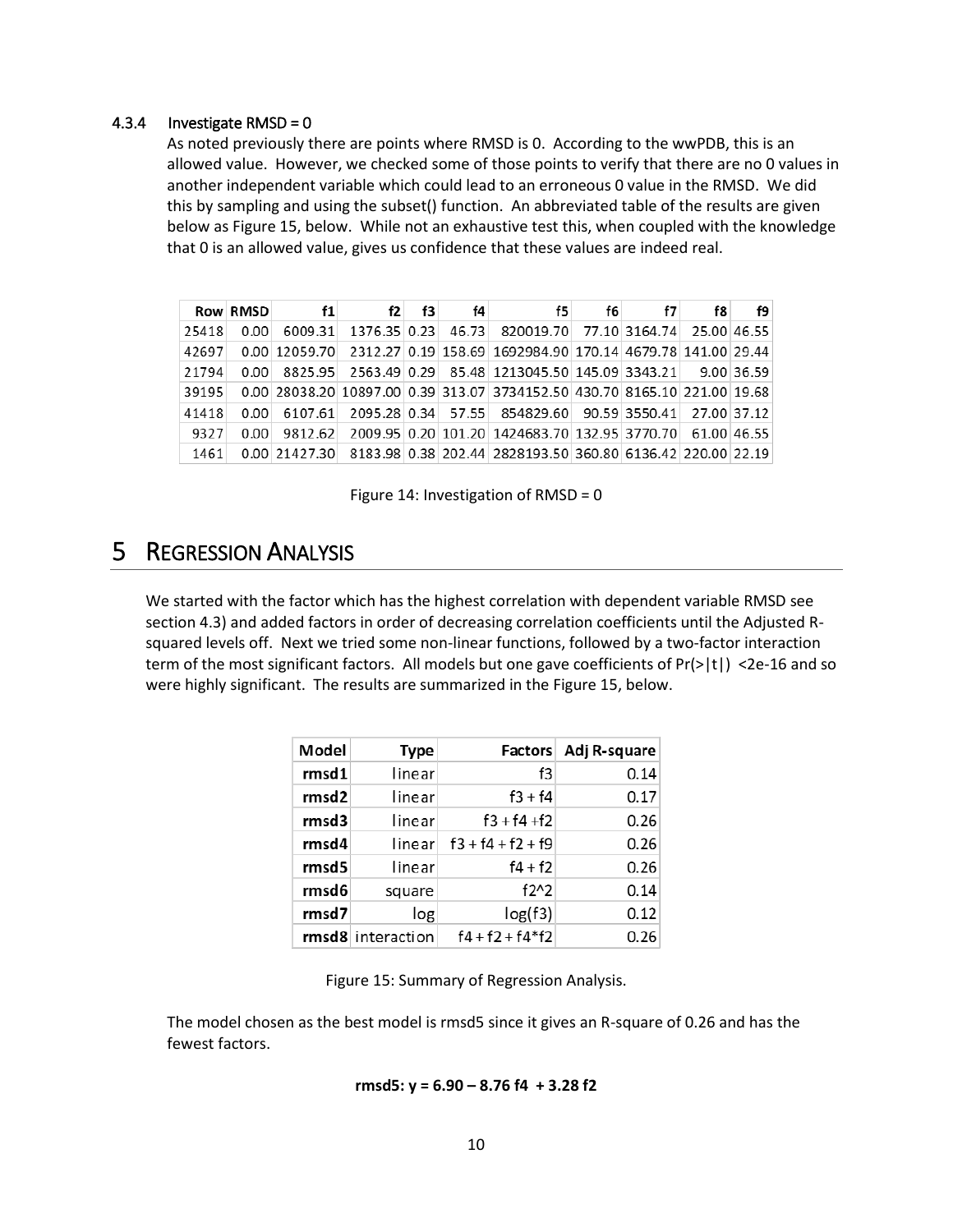# 6 RESULTS AND DISCUSSION

Our results may be summarized as follows:

- Significant factors were all some measurement of an exposed non-polar surface area.
- The highest R-squares (0.026) were achieved by four models, all of which used some combination of f2, f3 and f4.
- The chose model was rmsd5 since it yielded an R-square of 0.26 and was a function of only two factors, f2 and f4.
- Adding an interaction term did not add any predictive value.
- In comparison to studies of other large molecules, e.g., commercial polymers which can yield Rsquares of over 0.90, the results may seem less than satisfactory. However, considering the complexity of the protein molecules under investigation and the fact that five of the nine factors were really measurements of some non-polar surface area, the results were quite good. We were able to predict over one quarter of the variation from the mean of a diverse group of very large protein molecules with very little information.

# 7 FUTURE WORK

Since the focus of this work was not only to predict the RMSD from the factors provided, but also to understand the physical and chemical forces which caused those RMSDs, more domain research is required. In particular:

- Determination of exactly how the various non-polar exposed surface area factors were measured and calculated. There may be more basic factors "upstream" from the factors used which would be better predictors of RMSD.
- More research into the vast data store that is the wwPDB and its specialized sub-domains.
- More literature research for previous work on RMSD prediction.

Note that the above recommendations deal with specific domain research. This is more important in some areas than in others.

Finally, investigate the underlying nature of the bifurcation of the RMSDs as noted in Section 4.3.1. One method would be to use the caret package to split the data, and then perform classification and regression testing on each individual group. This could lead to results which are not only statistically satisfying but also useful in predicting protein tertiary structure.

### 8 ACKNOWLEDGEMENTS

I would like to thank Matthew Kent for his advice regarding this study, especially for suggesting the caret package.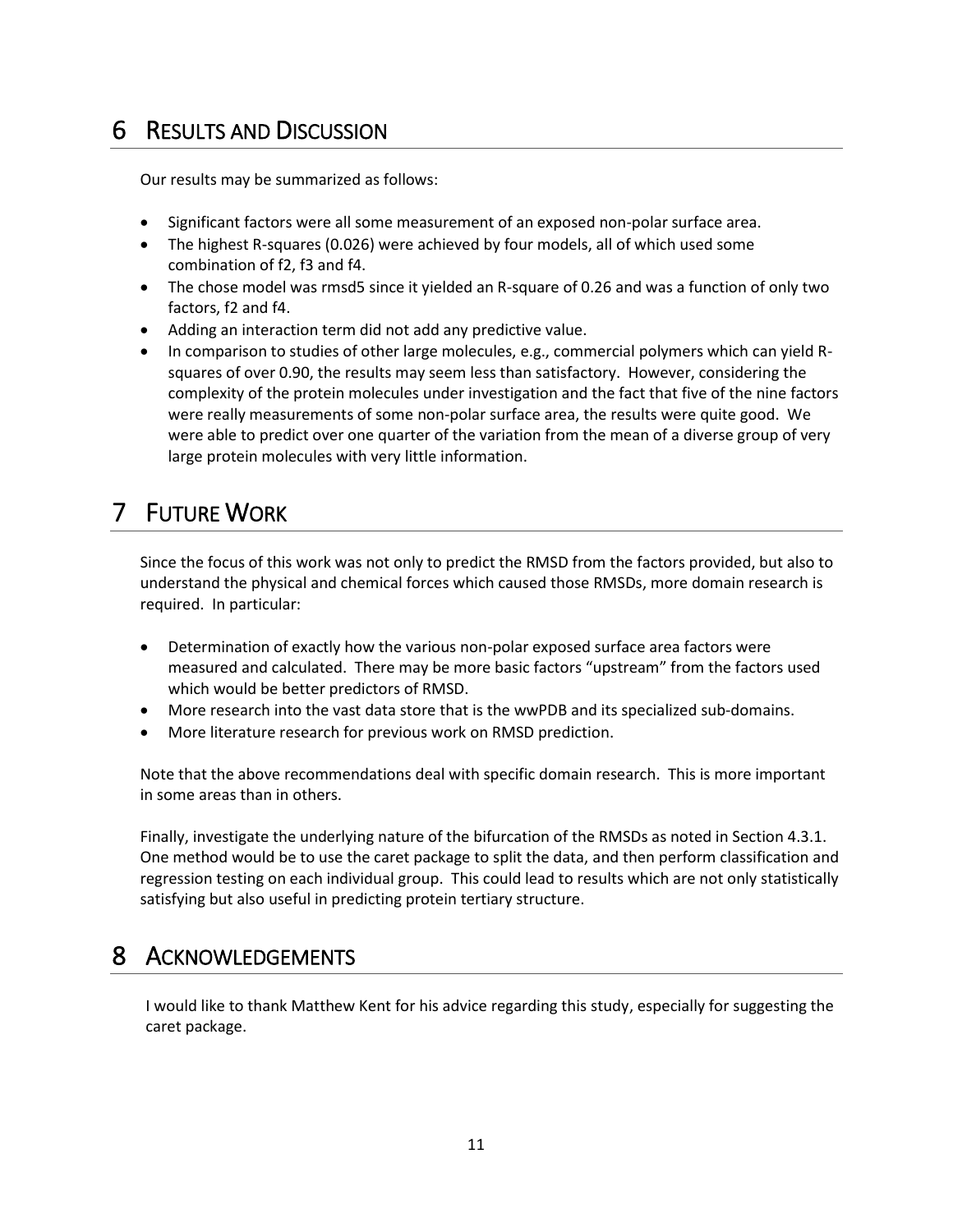### 9 ADDENDUM – R CODE

# Read in and Examine Data Set # protein <- read.csv("~/R\_projects/Data/Capstone Project/Protein Tertiary Structure.csv") head(protein, 20) str(protein) length(protein\$RMSD)

# Replace Column Names for ease of typing and conform with naming standards # protein\_names\_new <- c('RMSD', 'f1', 'f2', 'f3', 'f4', 'f5', 'f6', 'f7', 'f8', 'f9') protein\_names\_new names(protein) <- protein\_names\_new head(protein)

# Create an internal reference table (for humans) for column headings and their definitions # # Note: two typos from original were carried through to maintain consistency #

# Create two vectors, variable and definition then cbind into a description table # variable <- c('f1', 'f2', 'f3', 'f4', 'f5', 'f6', 'f7', 'f8', 'f9') definition <- c('Total surface area', 'Non polar exposed area', 'Fractional area of exposed non polar residue', 'Fractional area of exposed non polar part of residue', 'Molecular mass wieghted exposed area', 'Average deviation from standard exposed area of residue', 'Euclidean distance', 'Secondary structure penalty', 'Spacial Distribution constraints(N,K, Value)') descriptions\_table <- cbind(variable, definition) descriptions table

# Check for missing values and visually inspect length # protein1 <- na.omit(protein) length(protein\$RMSD) length(protein1\$RMSD) # Both are of length 45,730 #

# Collect sample2 as per sample 1, but with fewer points, for quick, exploratory plots # # Use sample size rather than alpha = for dense data # sample1 <- protein[sample(1:nrow(protein), "1000", replace = FALSE), ] sample2 <- protein[sample(1:nrow(protein), "100", replace = FALSE), ]

# Get descriptive statistics on Columns # # Select statistics most useful for this analysis # df.describe <- describe(protein) df.describe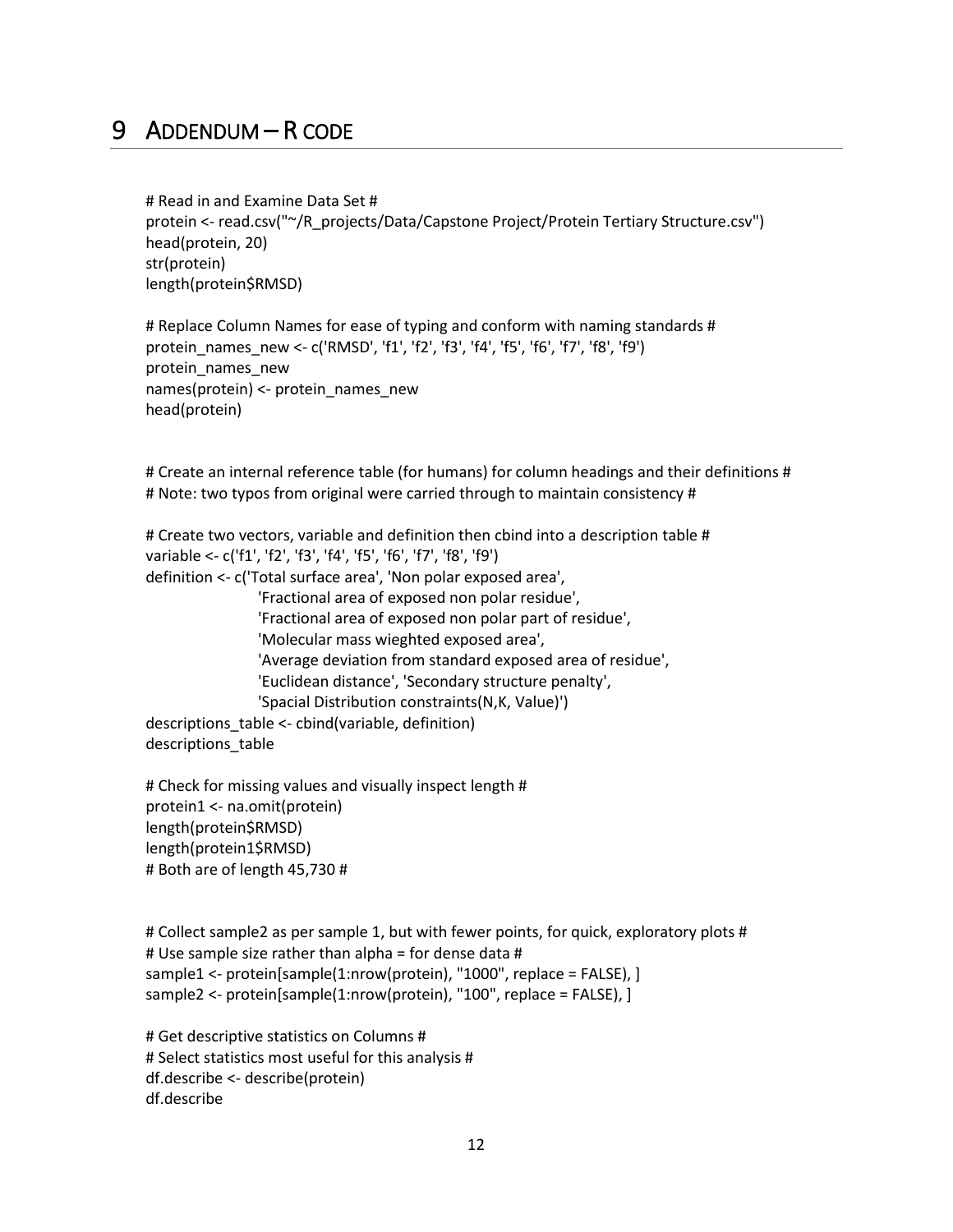df.describe\_select <- select(df.describe, mean, sd, skew, kurtosis, median, range) df.describe\_select # Note the very high kurtosis for f7, Euclidian distance #

```
# Examine f7 distribution with histograms #
histogram(x =sample1$f7, breaks = 50)
histogram(x = sample2$f7, breaks = 50)
# Note outliers at 8,000 out to 24,000 A. Small % so ignore #
# Look at f7 over the entire data set #
histogram(x = protein$f7, breaks = 100)
# Very "sharp", centered distribution with a few outliers, so ignore for now #
```
#### # START ANALYSIS #

# Plot all variable two-dimensional conbinations and display in a grid # # Use random samples to simplify and clarify # plot(sample1) # too dense plot(sample2) # Note: high degree of correlation of all "surface" variables, Euclidian distance correlations # always in a tight band # # Note: RMSD gives a bifurcated plot with two distinct areas; two factor interaction. #

# Plot RMSD for further examination # qplot( $x = f1$ ,  $y = RMSD$ , data = sample1, geom = 'point') qplot( $x = f1$ ,  $y = RMSD$ , data = sample2, geom = 'point')

# Check for anomalies in records from Sample1 where RMSD = 0 # # Two ways for 0, RMSD actually is 0, missing value which leads to a 0 value # sample1\_zero <- subset(sample1, RMSD == 0) sample1\_zero

```
# Now Check descriptive statistics #
sample1_zero_describe <- describe(sample1_zero)
sample1_zero_describe_select <- select(sample1_zero_describe, mean, sd, skew, kurtosis, median, 
range)
sample1_zero_describe_select
# Kurtosis is now "normal" which makes sense since RMSD = 0. Notice NAN #
```

```
# Do same for entire data base, protein
protein_zero <- subset(protein, RMSD == 0)
head(protein_zero)
protein_zero_describe <- describe(protein_zero)
protein_zero_describe_select <- select(sample1_zero_describe, mean, sd, skew, kurtosis, median, 
range)
protein_zero_describe_select
# Note: same results as sample 1 #
```